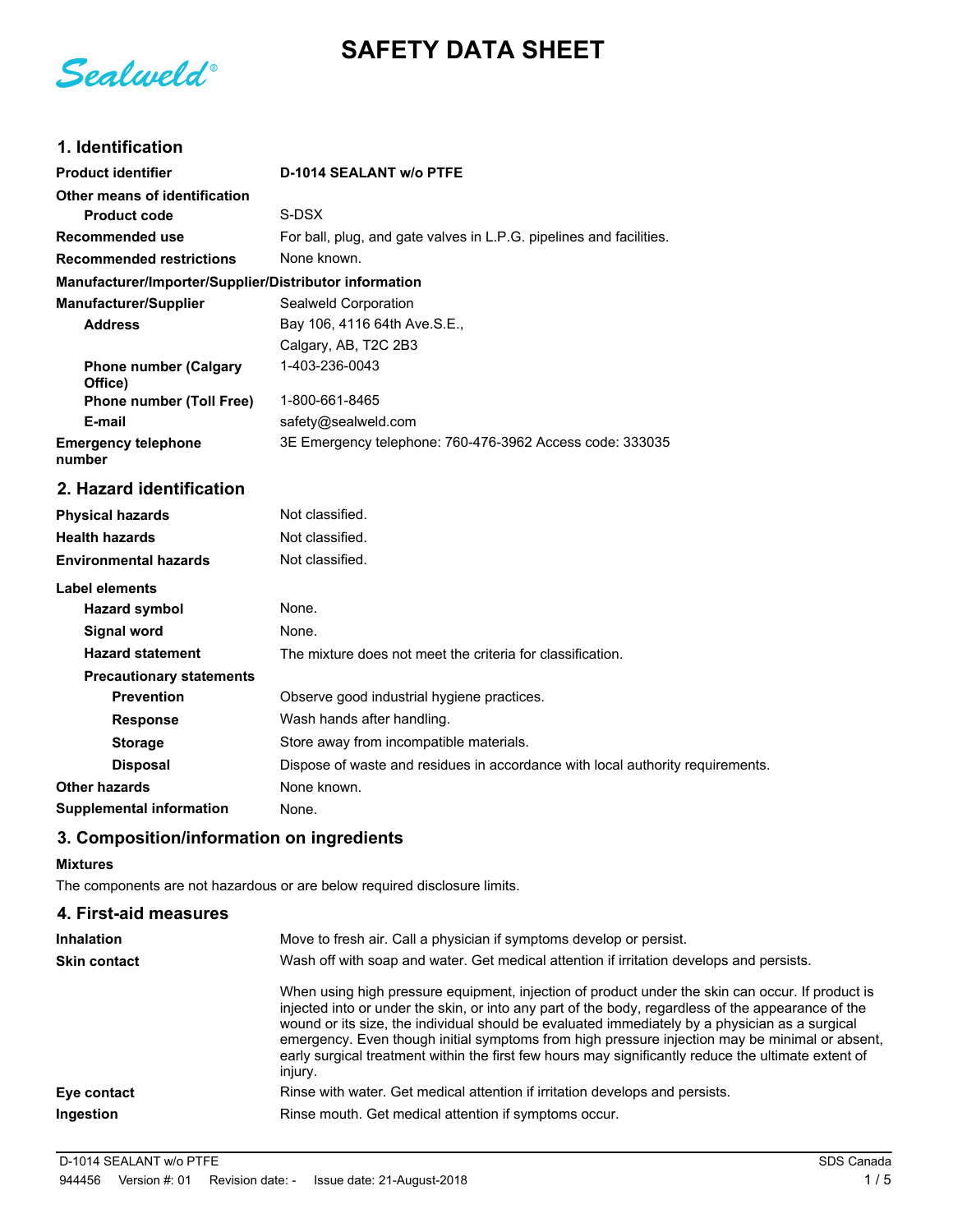| <b>Most important</b><br>symptoms/effects, acute and<br>delayed              | Direct contact with eyes may cause temporary irritation. Prolonged or repeated skin contact may<br>cause irritation. |
|------------------------------------------------------------------------------|----------------------------------------------------------------------------------------------------------------------|
| Indication of immediate<br>medical attention and special<br>treatment needed | Treat symptomatically.                                                                                               |
| <b>General information</b>                                                   | Ensure that medical personnel are aware of the material(s) involved, and take precautions to<br>protect themselves.  |
| 5. Fire-fighting measures                                                    |                                                                                                                      |
| Suitable extinguishing media                                                 | Water fog. Foam. Dry chemical powder. Carbon dioxide (CO2).                                                          |
| Unsuitable extinguishing<br>media                                            | Do not use water jet as an extinguisher, as this will spread the fire.                                               |
| Specific hazards arising from<br>the chemical                                | During fire, gases hazardous to health may be formed.                                                                |
| Special protective equipment                                                 | Self-contained breathing apparatus and full protective clothing must be worn in case of fire.                        |

**and precautions for firefighters Fire fighting** Move containers from fire area if you can do so without risk. **equipment/instructions Specific methods** Use standard firefighting procedures and consider the hazards of other involved materials. General fire hazards **No unusual fire or explosion hazards noted.** 

#### **6. Accidental release measures**

| Personal precautions,<br>protective equipment and<br>emergency procedures | Keep unnecessary personnel away. For personal protection, see section 8 of the SDS.                                                                                                                                                               |
|---------------------------------------------------------------------------|---------------------------------------------------------------------------------------------------------------------------------------------------------------------------------------------------------------------------------------------------|
| <b>Methods and materials for</b><br>containment and cleaning up           | Large Spills: Stop the flow of material, if this is without risk. Dike the spilled material, where this is<br>possible. Absorb in vermiculite, dry sand or earth and place into containers. Following product<br>recovery, flush area with water. |
|                                                                           | Small Spills: Wipe up with absorbent material (e.g. cloth, fleece). Clean surface thoroughly to<br>remove residual contamination.                                                                                                                 |

Never return spills to original containers for re-use. For waste disposal, see section 13 of the SDS. **Environmental precautions** Avoid discharge into drains, water courses or onto the ground.

#### **7. Handling and storage**

**Precautions for safe handling** Observe good industrial hygiene practices. Store in tightly closed container. Store away from incompatible materials (see section 10 of the SDS). **Conditions for safe storage, including any incompatibilities**

#### **8. Exposure controls/personal protection**

| <b>Occupational exposure limits</b>      | No exposure limits noted for ingredient(s).                                                                                                                                                                                                                                                                                                                        |  |
|------------------------------------------|--------------------------------------------------------------------------------------------------------------------------------------------------------------------------------------------------------------------------------------------------------------------------------------------------------------------------------------------------------------------|--|
| <b>Biological limit values</b>           | No biological exposure limits noted for the ingredient(s).                                                                                                                                                                                                                                                                                                         |  |
| Appropriate engineering<br>controls      | Good general ventilation should be used. Ventilation rates should be matched to conditions. If<br>applicable, use process enclosures, local exhaust ventilation, or other engineering controls to<br>maintain airborne levels below recommended exposure limits. If exposure limits have not been<br>established, maintain airborne levels to an acceptable level. |  |
|                                          | Individual protection measures, such as personal protective equipment                                                                                                                                                                                                                                                                                              |  |
| <b>Eye/face protection</b>               | If contact is likely, safety glasses with side shields are recommended.                                                                                                                                                                                                                                                                                            |  |
| <b>Skin protection</b>                   |                                                                                                                                                                                                                                                                                                                                                                    |  |
| <b>Hand protection</b>                   | For prolonged or repeated skin contact use suitable protective gloves. Suitable gloves can be<br>recommended by the glove supplier.                                                                                                                                                                                                                                |  |
| Other                                    | Wear suitable protective clothing.                                                                                                                                                                                                                                                                                                                                 |  |
| <b>Respiratory protection</b>            | In case of insufficient ventilation, wear suitable respiratory equipment.                                                                                                                                                                                                                                                                                          |  |
| <b>Thermal hazards</b>                   | Wear appropriate thermal protective clothing, when necessary.                                                                                                                                                                                                                                                                                                      |  |
| <b>General hygiene</b><br>considerations | Always observe good personal hygiene measures, such as washing after handling the material<br>and before eating, drinking, and/or smoking. Routinely wash work clothing and protective<br>equipment to remove contaminants.                                                                                                                                        |  |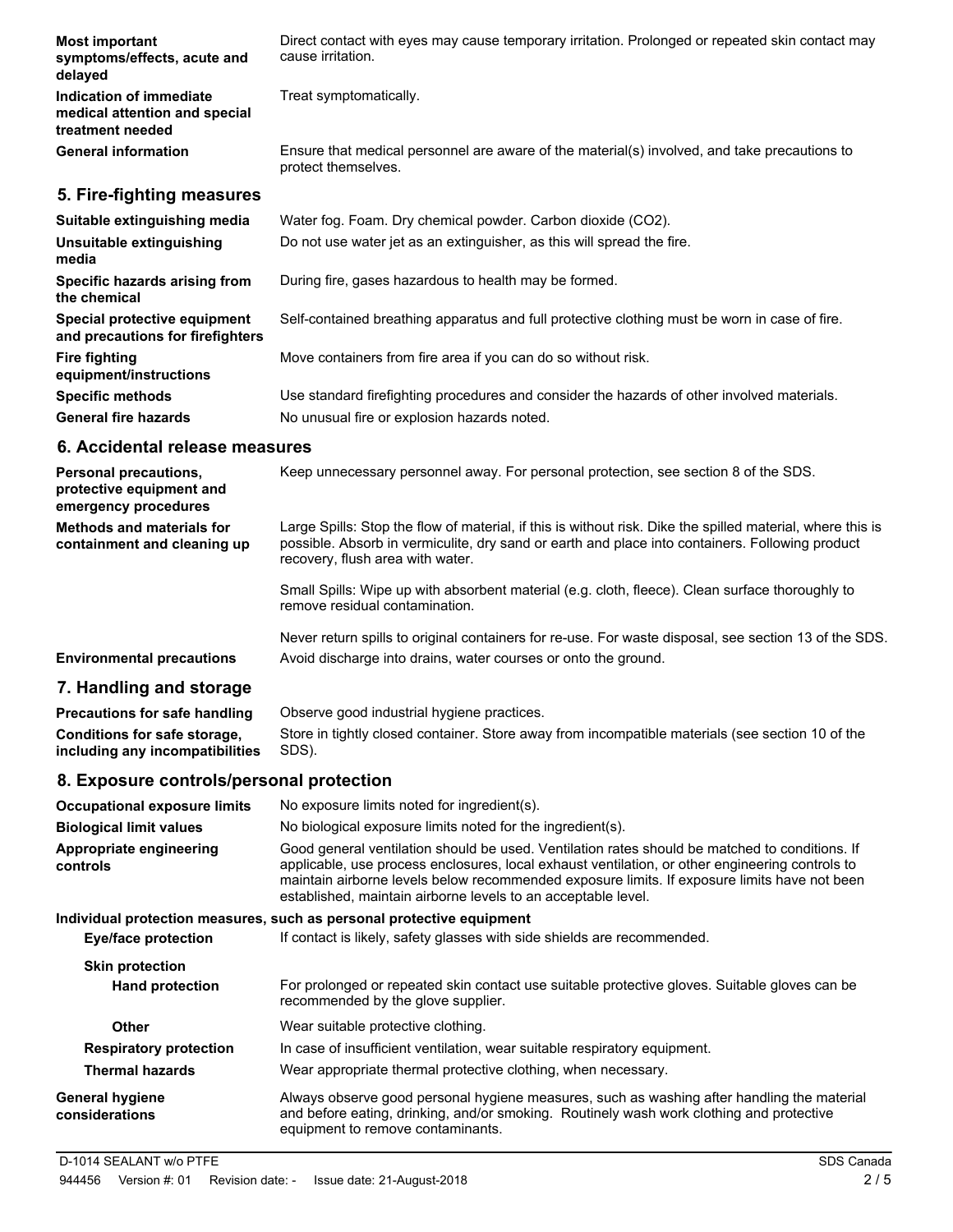## **9. Physical and chemical properties**

| Appearance                                        |                                                                                               |
|---------------------------------------------------|-----------------------------------------------------------------------------------------------|
| <b>Physical state</b>                             | Solid.                                                                                        |
| Form                                              | Semi-solid.                                                                                   |
| Colour                                            | Dark grey.                                                                                    |
| Odour                                             | Mild.                                                                                         |
| <b>Odour threshold</b>                            | Not available.                                                                                |
| pH                                                | Not applicable.                                                                               |
| Melting point/freezing point                      | Not available.                                                                                |
| Initial boiling point and boiling<br>range        | Not available.                                                                                |
| <b>Flash point</b>                                | $>$ 221.0 °C ( $>$ 429.8 °F) Cleveland open cup                                               |
| <b>Evaporation rate</b>                           | Not available.                                                                                |
| Flammability (solid, gas)                         | Not applicable.                                                                               |
| Upper/lower flammability or explosive limits      |                                                                                               |
| <b>Flammability limit - lower</b><br>(%)          | Not available.                                                                                |
| <b>Flammability limit - upper</b><br>(%)          | Not available.                                                                                |
| Explosive limit - lower (%)                       | Not available.                                                                                |
| <b>Explosive limit - upper</b><br>(%)             | Not available.                                                                                |
| Vapour pressure                                   | Not available.                                                                                |
| <b>Vapour density</b>                             | Not available.                                                                                |
| <b>Relative density</b>                           | 1                                                                                             |
| Solubility(ies)                                   |                                                                                               |
| Solubility (water)                                | Insoluble in water.                                                                           |
| <b>Partition coefficient</b><br>(n-octanol/water) | Not available.                                                                                |
| <b>Auto-ignition temperature</b>                  | Not available.                                                                                |
| <b>Decomposition temperature</b>                  | Not available.                                                                                |
| <b>Viscosity</b>                                  | 270 - 340 (ASTM D217)                                                                         |
| <b>Other information</b>                          |                                                                                               |
| <b>Explosive properties</b>                       | Not explosive.                                                                                |
| <b>Oxidising properties</b>                       | Not oxidising.                                                                                |
| 10. Stability and reactivity                      |                                                                                               |
| Reactivity                                        | The product is stable and non-reactive under normal conditions of use, storage and transport. |
| <b>Chemical stability</b>                         | Material is stable under normal conditions.                                                   |
| Possibility of hazardous                          | No dangerous reaction known under conditions of normal use.                                   |

| <b>Possibility of hazardous</b><br>reactions | No dangerous reaction known under conditions of normal use.                                         |
|----------------------------------------------|-----------------------------------------------------------------------------------------------------|
| <b>Conditions to avoid</b>                   | Excessive heat. Contact with incompatible materials.                                                |
| Incompatible materials                       | Strong oxidising agents.                                                                            |
| <b>Hazardous decomposition</b><br>products   | Thermal decomposition or combustion may liberate carbon oxides and other toxic gases or<br>vapours. |

## **11. Toxicological information**

#### **Information on likely routes of exposure**

| <b>Inhalation</b>   | No adverse effects due to inhalation are expected.                                                                     |
|---------------------|------------------------------------------------------------------------------------------------------------------------|
| <b>Skin contact</b> | Prolonged skin contact may cause temporary irritation.                                                                 |
| Eye contact         | Direct contact with eyes may cause temporary irritation.                                                               |
| Ingestion           | May cause discomfort if swallowed. However, ingestion is not likely to be a primary route of<br>occupational exposure. |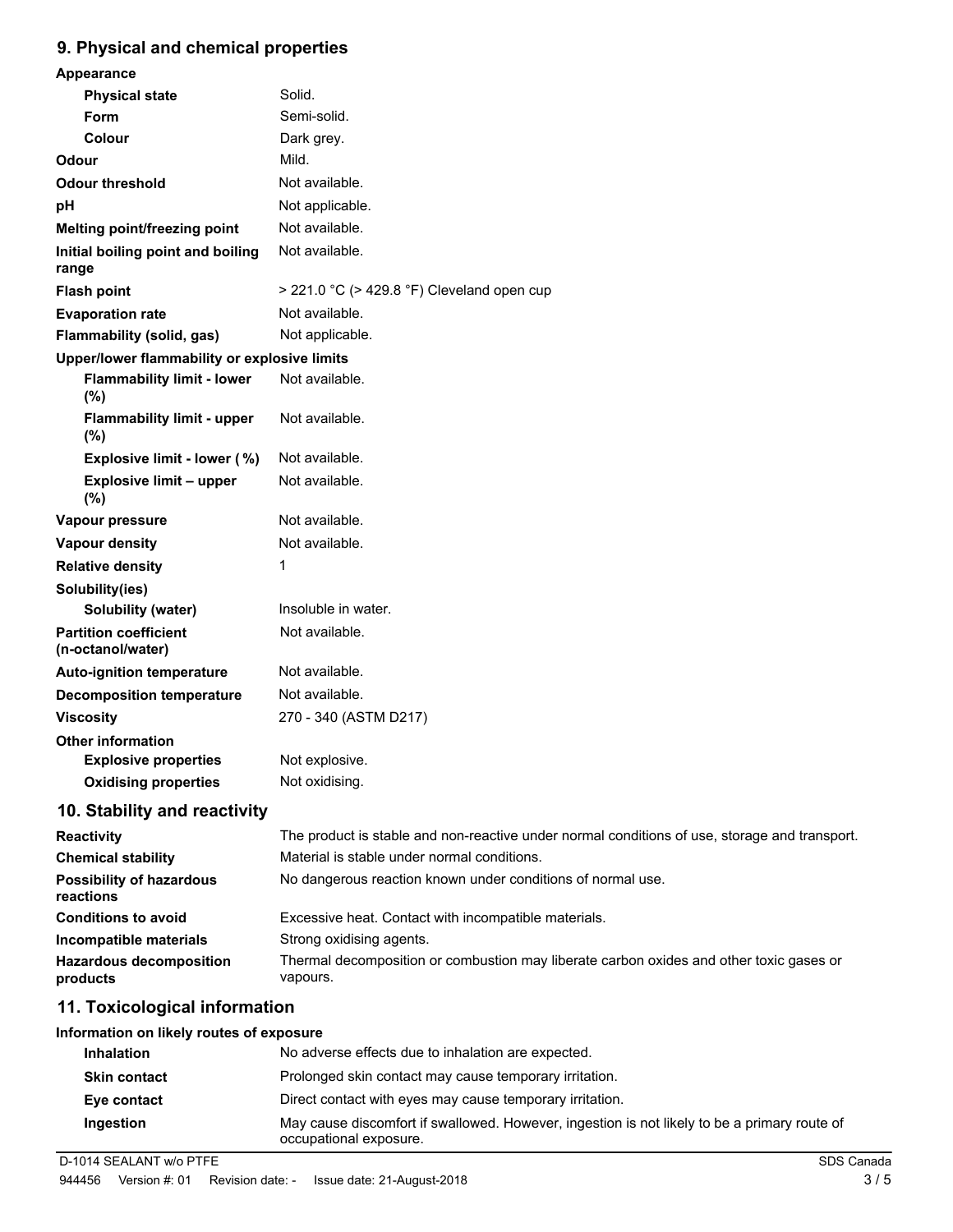**Symptoms related to the physical, chemical and toxicological characteristics** Direct contact with eyes may cause temporary irritation. Prolonged or repeated skin contact may cause irritation.

| Information on toxicological effects                  |                                                                                                                     |
|-------------------------------------------------------|---------------------------------------------------------------------------------------------------------------------|
| <b>Acute toxicity</b>                                 | Not expected to be acutely toxic.                                                                                   |
| <b>Skin corrosion/irritation</b>                      | Prolonged skin contact may cause temporary irritation.                                                              |
| Serious eye damage/eye<br>irritation                  | Direct contact with eyes may cause temporary irritation.                                                            |
| Respiratory or skin sensitisation                     |                                                                                                                     |
| <b>Respiratory sensitisation</b>                      | Not a respiratory sensitiser.                                                                                       |
| <b>Skin sensitisation</b>                             | This product is not expected to cause skin sensitisation.                                                           |
| Germ cell mutagenicity                                | No data available to indicate product or any components present at greater than 0.1% are<br>mutagenic or genotoxic. |
| Carcinogenicity                                       | Not classifiable as to carcinogenicity to humans.                                                                   |
| <b>Reproductive toxicity</b>                          | This product is not expected to cause reproductive or developmental effects.                                        |
| Specific target organ toxicity -<br>single exposure   | Not classified.                                                                                                     |
| Specific target organ toxicity -<br>repeated exposure | Not classified.                                                                                                     |
| <b>Aspiration hazard</b>                              | Due to the physical form of the product it is not expected to be an aspiration hazard.                              |
| <b>Chronic effects</b>                                | None known.                                                                                                         |
| <b>Further information</b>                            | None known.                                                                                                         |

#### **12. Ecological information**

| <b>Ecotoxicity</b>               | The product is not classified as environmentally hazardous. However, this does not exclude the<br>possibility that large or frequent spills can have a harmful or damaging effect on the environment. |
|----------------------------------|-------------------------------------------------------------------------------------------------------------------------------------------------------------------------------------------------------|
| Persistence and degradability    | No data is available on the degradability of any ingredients in the mixture.                                                                                                                          |
| <b>Bioaccumulative potential</b> | No data available.                                                                                                                                                                                    |
| <b>Mobility in soil</b>          | The product is insoluble in water. Expected to have low mobility in soil.                                                                                                                             |
| Other adverse effects            | No other adverse environmental effects (e.g. ozone depletion, photochemical ozone creation<br>potential, endocrine disruption, global warming potential) are expected from this component.            |

### **13. Disposal considerations**

| <b>Disposal instructions</b>             | Collect and reclaim or dispose in sealed containers at licensed waste disposal site.                                                                                                                                   |
|------------------------------------------|------------------------------------------------------------------------------------------------------------------------------------------------------------------------------------------------------------------------|
| Local disposal regulations               | Dispose in accordance with all applicable regulations.                                                                                                                                                                 |
| Hazardous waste code                     | The waste code should be assigned in discussion between the user, the producer and the waste<br>disposal company.                                                                                                      |
| Waste from residues / unused<br>products | Dispose of in accordance with local regulations. Empty containers or liners may retain some<br>product residues. This material and its container must be disposed of in a safe manner (see:<br>Disposal instructions). |
| Contaminated packaging                   | Since emptied containers may retain product residue, follow label warnings even after container is<br>emptied. Empty containers should be taken to an approved waste handling site for recycling or<br>disposal.       |

### **14. Transport information**

#### **TDG**

Not regulated as dangerous goods.

# **IATA** Not regulated as dangerous goods.

**IMDG**

Not regulated as dangerous goods.

**Transport in bulk according to** Not applicable. **Annex II of MARPOL 73/78 and the IBC Code**